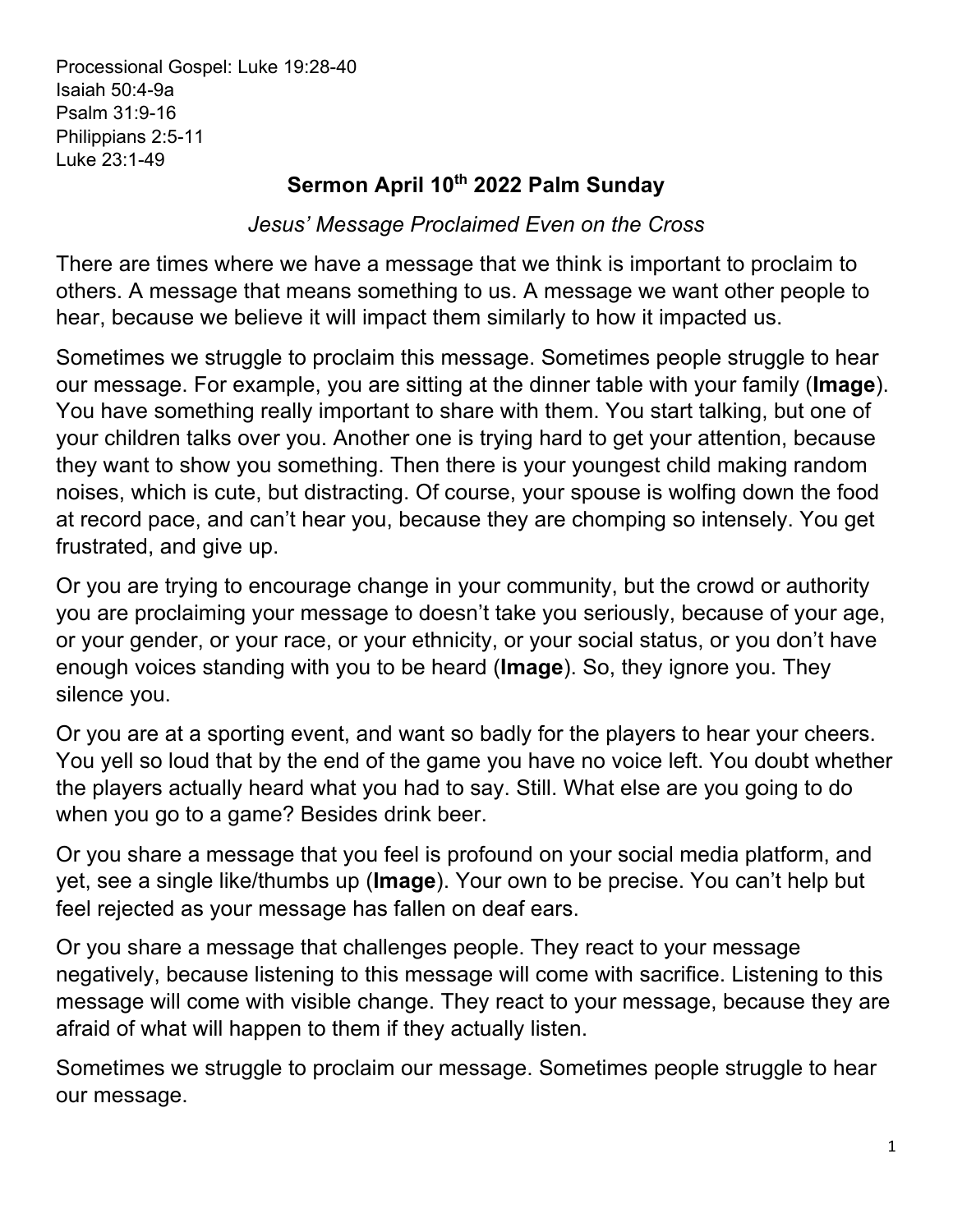For three years, Jesus has been proclaiming a message about the kingdom of God to those who are willing to listen. Jesus has been proclaiming a message about God's hospitality, forgiveness, healing, and redeeming love. Thousands have chosen to follow Jesus, because of this message. Some of those follow Jesus into Jerusalem this morning, cheering for his message.

But, like everywhere else Jesus goes, some of the leaders in the community don't like what Jesus and his followers have to say. They try to silence Jesus and his followers. They tell them to keep it down. Probably out of fear of the repercussions they will face from the Empire if Jesus' message is heard in a way that threatens the Empire.

In response to this complaint, Jesus says that even if every one of his followers is silenced, the stones will proclaim his message (**Image**). All of creation will proclaim his message. The Empire, the religious leaders, won't be able to silence this message.

Not even crucifying Jesus will silence Jesus from proclaiming his message, as we see in Luke's passion narrative. Jesus is hanging from his cross, talking about God's forgiveness for the very people who put him there. Talking about God's hospitality as he invites someone who is hanging on the cross beside him into paradise with him.

Jesus doesn't let his suffering interfere with his proclamation. Jesus has a message he wants us to hear, and he will proclaim it no matter what happens to him. He will proclaim it with every last breath.

Now, if we take a moment and let this sink in. Jesus is proclaiming his message on the very cross that the Empire uses to silence their critics. Jesus is flipping the script. Transforming the cross into a place where God's Word is being proclaimed. Transforming the cross into a place where we experience God's hospitality, forgiveness, healing, and redeeming love.

Jesus' act on the cross inspires the disciples to keep proclaiming this message even as they bear their crosses.

Jesus' act on the cross inspires us today to keep proclaiming this message. Even as we bear our crosses.

Jesus' act on the cross inspires us to proclaim what we think is important to our community. Being assertive in getting everyone's attention at the dinner table, so to, share what is meaningful to us. Dedicating time and energy in creating partnerships with other social groups, so to, have a louder voice that is more likely to be heard by the crowds or authority we are speaking to (**Image**). Investing in an airhorn so our team can hear us cheer. Not giving up on a message just because we are lacking in the number of likes we receive. Continuing to speak up for the marginalized in our community. Continuing to speak up for God's creation. Continuing to speak up. Even if